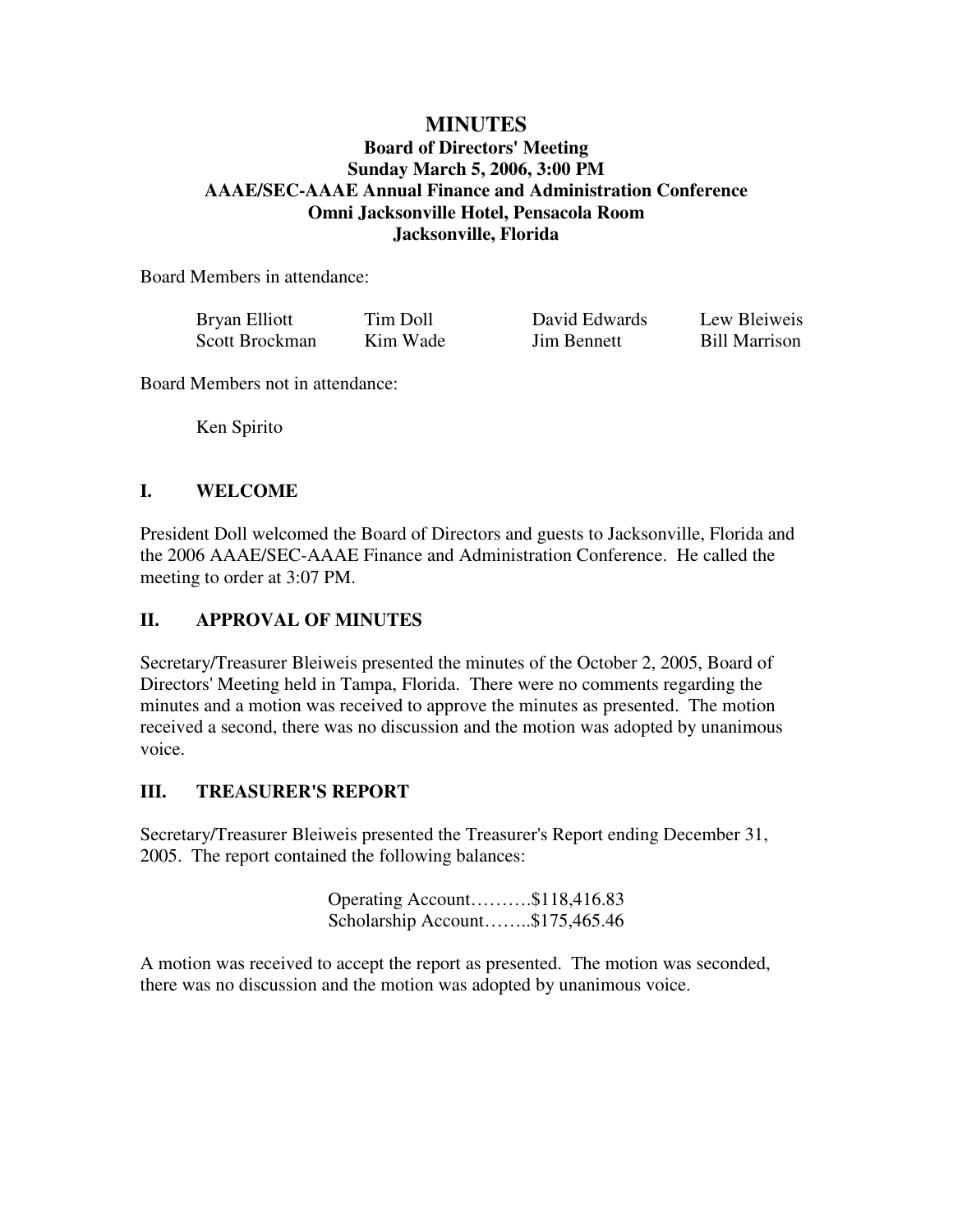Secretary/Treasurer Bleiweis presented the Audit Report of Years Ended June 30 2005 and 2004 as prepared by the Certified Public Accounting firm of Foti, Flynn, Lowen and Company of Roanoke, Virginia. A motion was offered to receive and file the report as presented. The motion was seconded, there was no discussion, and the motion was adopted by unanimous voice.

Secretary/Treasurer Bleiweis presented the 2006-2007 Operating Budgets for the Southeast Chapter – AAAE and the SAMA/SEC-AAAE Scholarship Foundation. Following discussion, a motion was received to accept the budget as presented. The motion received a second, there was no further discussion and the motion was adopted by unanimous voice.

## **IV. COMMITTEE REPORTS**

**Executive Secretary…………………………………Bob Brammer**

Mr. Brammer had nothing to report at this time.

#### **2005 SEC-AAAE Finance & Administration Conference…………………………Chris Browne, Co-Chairman Diana Lewis, Co-Chairman**

President Doll noted that following an audit of the 2005 SEC-AAAE Finance and Administration Conference, AAAE had forwarded a check for an additional \$12,953.43 to the Chapter.

#### **2006 SEC-AAAE Finance & Administration Conference………………………….Diana Lewis, Madam Chairman Mike Landguth, Vice Chairman**

Ms. Lewis reported the 2006 Finance and Administration Conference had approximately 141 registered attendees. She noted some Corporate sponsorships had fallen short this year and an estimated income to the Chapter was not yet available. The Board offered their appreciation to Ms. Lewis and Mr. Landguth for their invaluable assistance with the planning of the Conference.

#### **2006 SEC-AAAE Annual Conference……………Tommy Bibb, Chairman**

Mr. Bibb reported arrangements for the 2006 Annual Conference were well underway. Mr. Bibb noted that the conference was slated for May 21-23, 2006, at the Lowes Vanderbuilt Plaza with room rates of approximately \$155 per night, double occupancy.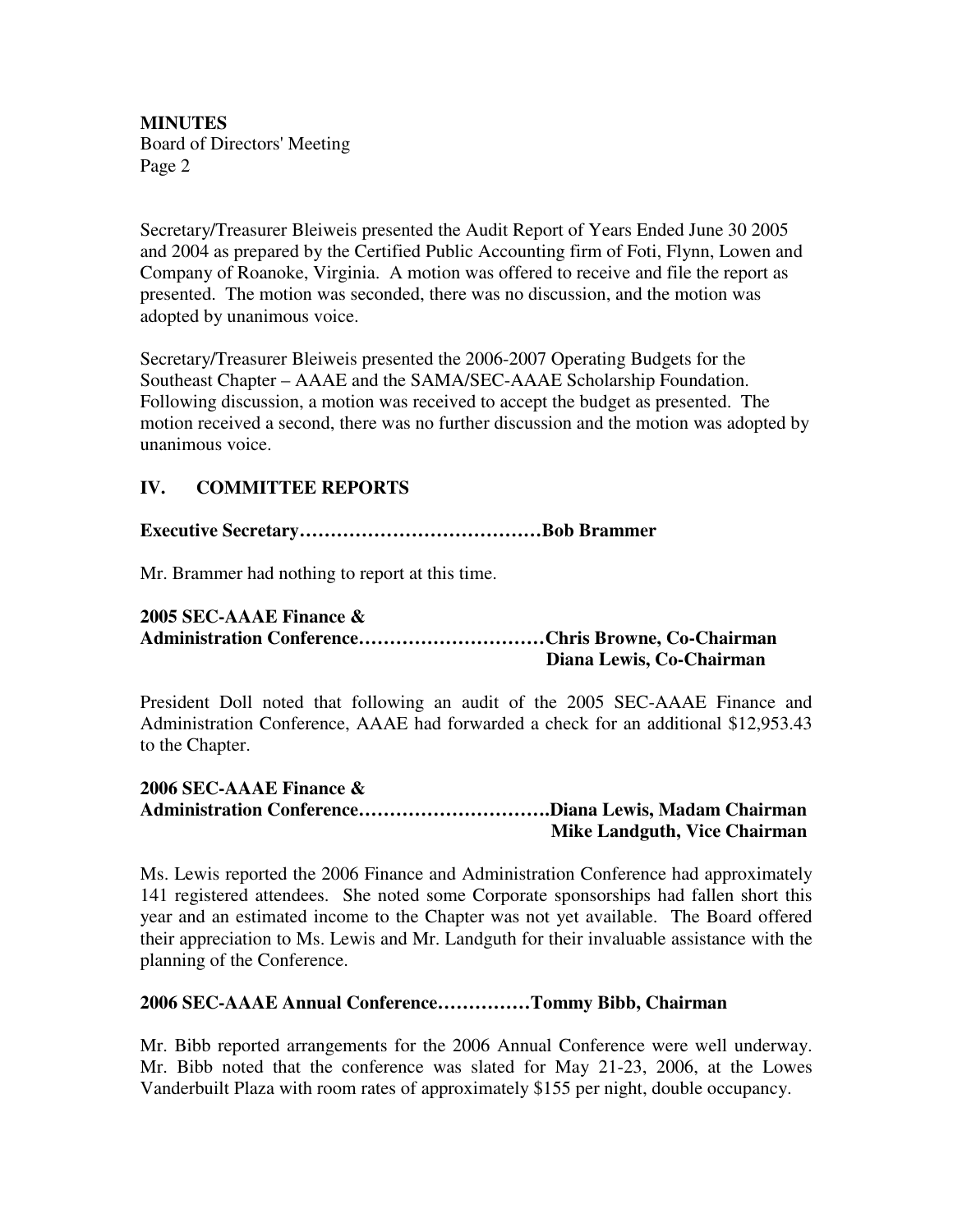### **2007 SEC-AAAE Annual Conference…………….Chuck Henderson, Chairman**

Mr. Henderson was not in attendance. Mr. Brammer reported that the conference hotel in Columbia was not yet under construction and the conference was being moved to Myrtle Beach, South Carolina. He noted the conference would be held at the Myrtle Beach Resort at Grand Dunes on April 28-May 1, 2007.

### **2008 SEC-AAAE Annual Conference…………….Lew Bleiweis, Chairman**

Mr. Bleiweis reported the Conference is slated for April 13-15, 2008 at the Marriott Downtown Louisville at a room rate of \$145-\$175. He added the hotel is attached to the convention center and the location will add to the convenience of the venue. Mr. Bleiweis has listed the conference with the AAAE Calendar of Events and local attractions are being reviewed for spousal programs and conference entertainment.

### **Professional Education Committee……………..Ken Spirito, Chairman**

Mr. Spirito was not in attendance. President Doll reported no candidates faced their oral exams during the course of this meeting. President Doll reported Mr. Spirito had accepted a job outside the Southeast Chapter - AAAE Region and would be resigning his role as Regional Examiner.

### **Scholarship Committee…………………………..Tommy Bibb, Co-Chairman**

Mr. Bibb reported the Committee had budget approval for four (4) scholastic scholarships, two of which were dedicated to Auburn University and two were "open" to other approved learning institutions in the Southeastern United States. He added that Cote' has requested that the application date be moved up to assist with the process.

#### **Membership Committee…………………………Kevin Howell, Chairman**

Mr. Howell was not in attendance. Mr. Brammer reported Mr. Howell had mailed approximately 500 membership applications, 50 of which were returned with bad addresses. Of the 450 delivered, 42 new members have joined the Association. Mr. Brammer also reported on membership statistics pertaining to the X-Generation, the affects of the hurricane-ravaged Southeastern United States and Internet membership applications.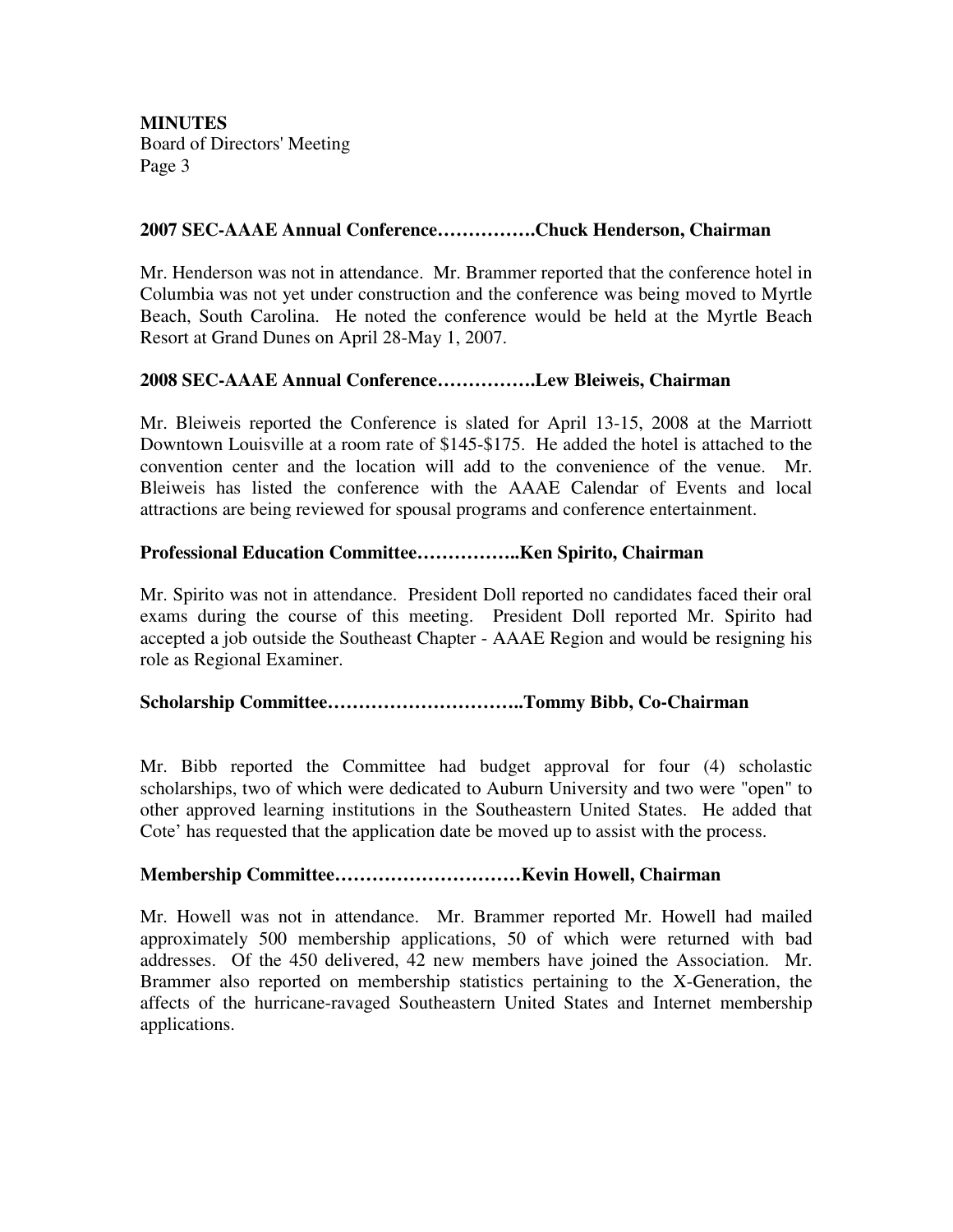# **Corporate Liaison Committee…………………... Dave Edwards, Co-Chairman Bill Hagan, Co-Chairman**

Mr. Edwards noted the Corporate Award of Excellence would be presented during the course of the Awards Luncheon at the 2006 SEC-AAAE Annual Conference. He added that a speaker's bureau would be created and a request would be made to add a Corporate Member to the Board of Directors.

#### **Nominations Committee………………………….Bryan Elliott, Chairman**

Immediate Past President Bryan Elliott offered the following slate of officers and directors for the year 2006-2007:

A motion was presented to approve the slate of officers for ratification by the membership on May 22, 2006. The motion was seconded, there was no discussion, and the motion was adopted by unanimous voice.

In the absence of Mr. Parker McClellan, Mr. Elliott reported that Mr. McClellan would nominate Mr. Elliott as our representative on the AAAE National Board.

Mr. Elliott noted that individuals interested in serving on the AAAE Board of Examiners should contact him as quickly as possible.

Mr. Elliott thanked the members of his committee that included Mr. Wayne Shank, AAE, and Ms. Kelly Johnson, AAE, for their contributions to the committee's work.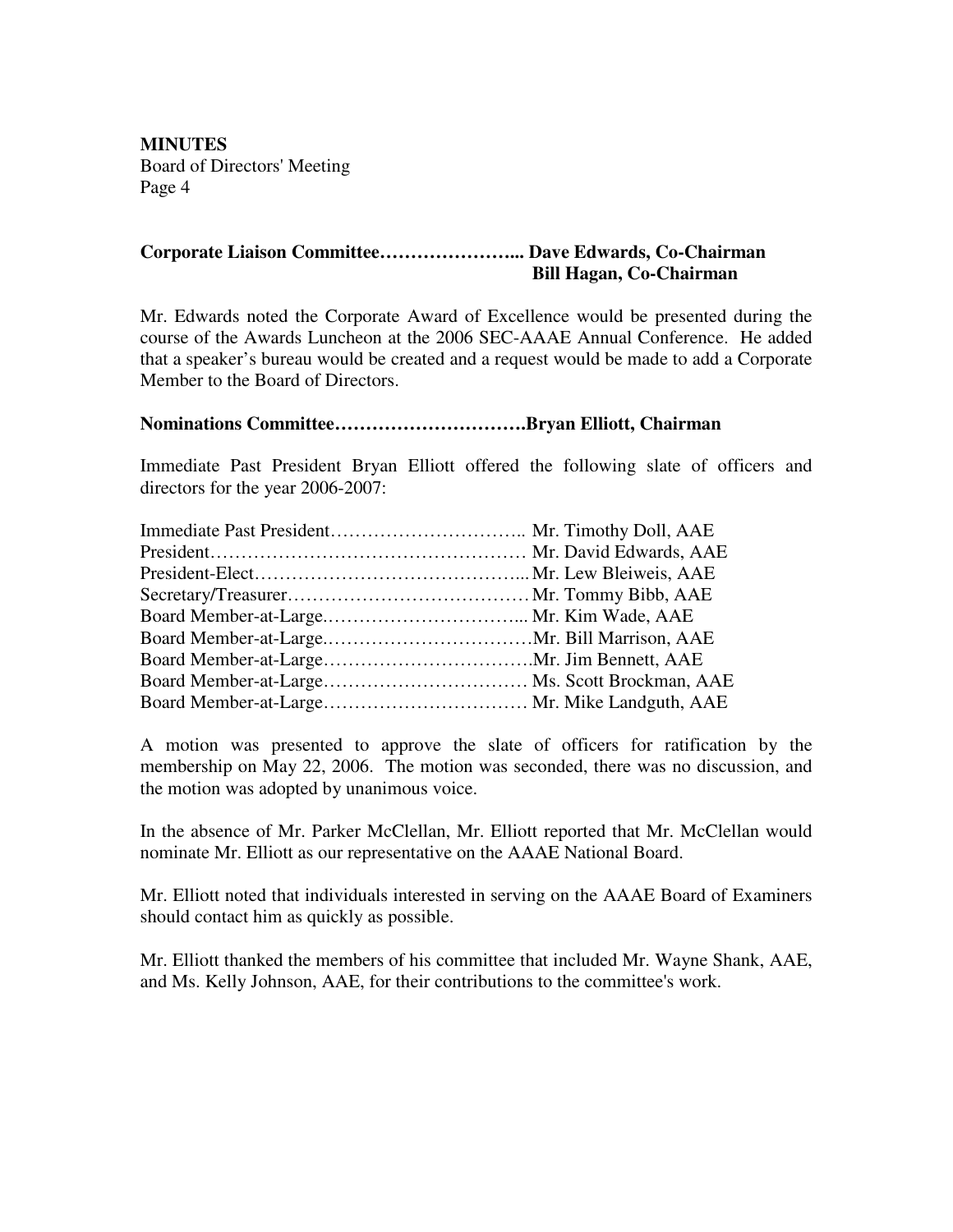## **V. OLD BUSINESS**

President Doll opened the floor for discussion regarding the AAAE's proposed changes to the Accredited Airport Executive (A.A.E.) program. In this regard, Mr. Lowell Pratte, Chairman of AAAE, was present and provided the Board of Directors with hard copies of a draft PowerPoint presentation that will be presented during the upcoming AAAE Chapter Officers Meeting and voted upon at the AAAE Annual Conference. Mr. Pratte explained the proposed changes and fielded questions and comments from the Board of Directors.

## **VI. NEW BUSINESS**

President Doll requested a motion to change the name of the Southeastern Airport Managers' Association, Southeast Chapter of the American Association of Airport Executives (SAMA/SEC-AAAE) Educational Foundation, Inc., to its original name of Southeastern Airport Managers' Association (SAMA) Educational Foundation, Inc. Mr. Doll noted this action would provide the Southeastern Airport Managers' Association (SAMA) with its proper placer in history and pay appropriate deference to the men and women of this highly regarded professional association. A motion was received and seconded to approve the name change. There was no discussion and the motion was approved by unanimous voice.

President Doll requested a motion to adopt a recommendation for approval of the Amended and Restated SAMA Educational Foundation, Inc, Charter and Bylaws to the general membership on May 22, 2006. A motion was presented and seconded. There was no further discussion and the motion was adopted by unanimous voice.

President Doll requested a motion to adopt a recommendation for approval of the SAMA Educational Foundation, Inc., investment Policy to the general membership on May 22, 2006. A motion was presented and seconded. There was no further discussion and the motion was adopted by unanimous voice.

President Doll yielded the floor to the founders of the Southeastern Airport Disaster Operations Group (SEADOG). Following a briefing of the goals and objectives of SEADOG, Ms. Kim Wade requested the assistance of the Chapter in placing a link on the website where the needs of airports affected by disasters could be posted. President Doll asked Ms. Wade to bring a proposal back to the Board of Directors at the meeting in San Diego.